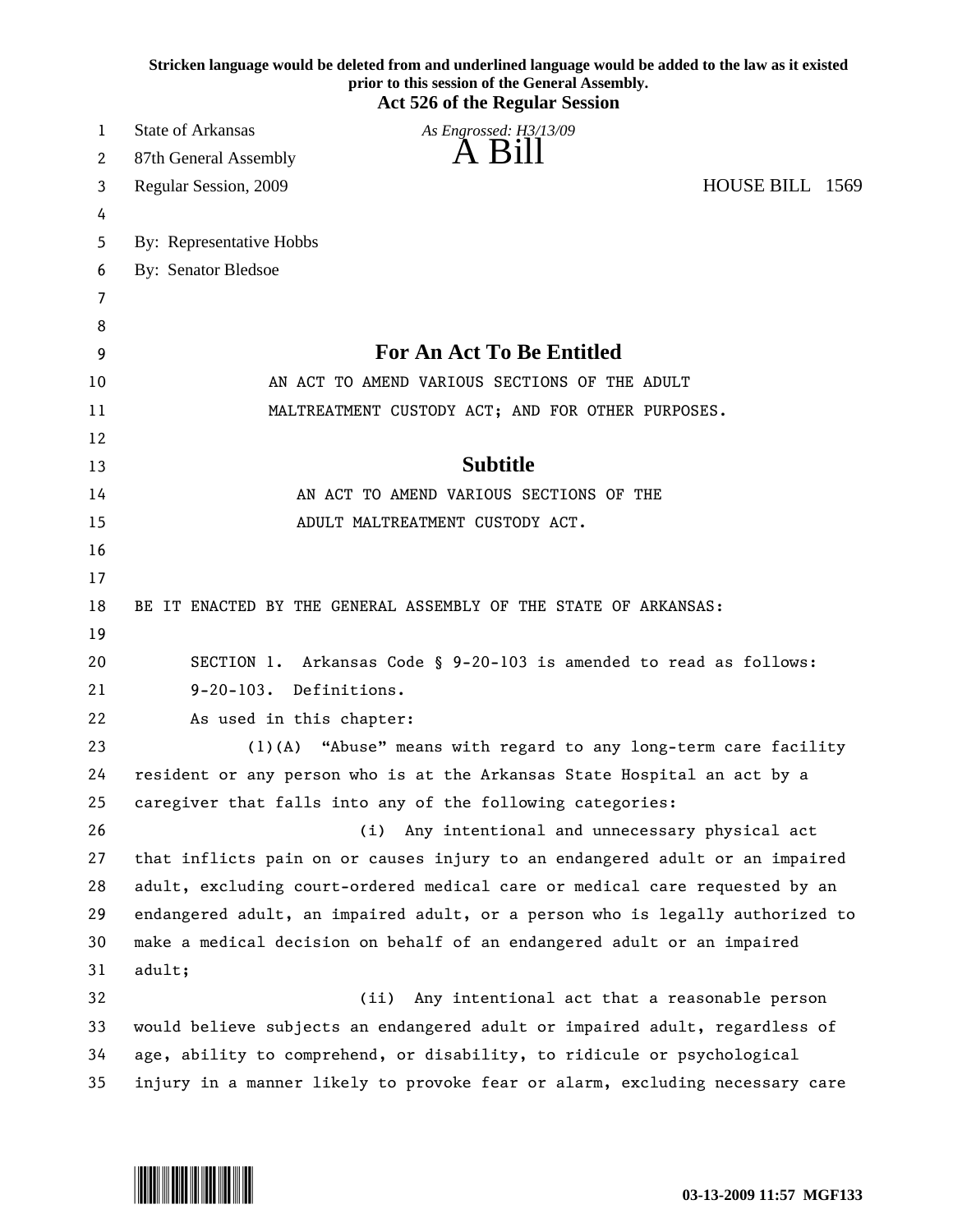**As Engrossed: H3/13/09 HB1569** 

1 and treatment provided in accordance with generally recognized professional 2 standards of care; 3 (iii) Any intentional threat that a reasonable 4 person would find credible and nonfrivolous to inflict pain on or cause 5 injury to an endangered adult or an impaired adult except in the course of 6 medical treatment or for justifiable cause; or 7 (iv) Any willful infliction of injury, unreasonable 8 confinement, intimidation, or punishment with resulting physical harm, pain, 9 or mental anguish. 10 (B) "Abuse" means with regard to any person who is not a 11 long-term care facility resident or at the Arkansas State Hospital: 12 (i) Any intentional and unnecessary physical act 13 that inflicts pain on or causes injury to an endangered adult or an impaired 14 adult; 15 (ii) Any intentional act that a reasonable person 16 would believe subjects an endangered adult or an impaired adult, regardless 17 of age, ability to comprehend, or disability, to ridicule or psychological 18 injury in a manner likely to provoke fear or alarm; or 19 (iii) Any intentional threat that a reasonable 20 person would find credible and nonfrivolous to inflict pain on or cause 21 injury to an endangered adult or an impaired adult except in the course of 22 medical treatment or for justifiable cause; 23 (2) "Adult maltreatment" means abuse, exploitation, neglect, 24 physical abuse, or sexual abuse of an adult; 25 (3) "Caregiver" means a related person or an unrelated person, 26 an owner, an agent, a high managerial agent of a public or private 27 organization, or a public or private organization that has the responsibility 28 for the protection, care, or custody of an endangered adult or impaired adult 29 as a result of assuming the responsibility voluntarily, by contract, through 30 employment, or by order of the circuit court; 31 (4) "Custodian" means the Department of Human Services while the 32 department is exercising a seventy-two hour hold on an endangered or 33 impaired person or during the effective dates of an order granting custody to 34 the department; 35  $(4)$ (5) "Department" means the Department of Human Services; 36 (5)(6) "Endangered adult" means: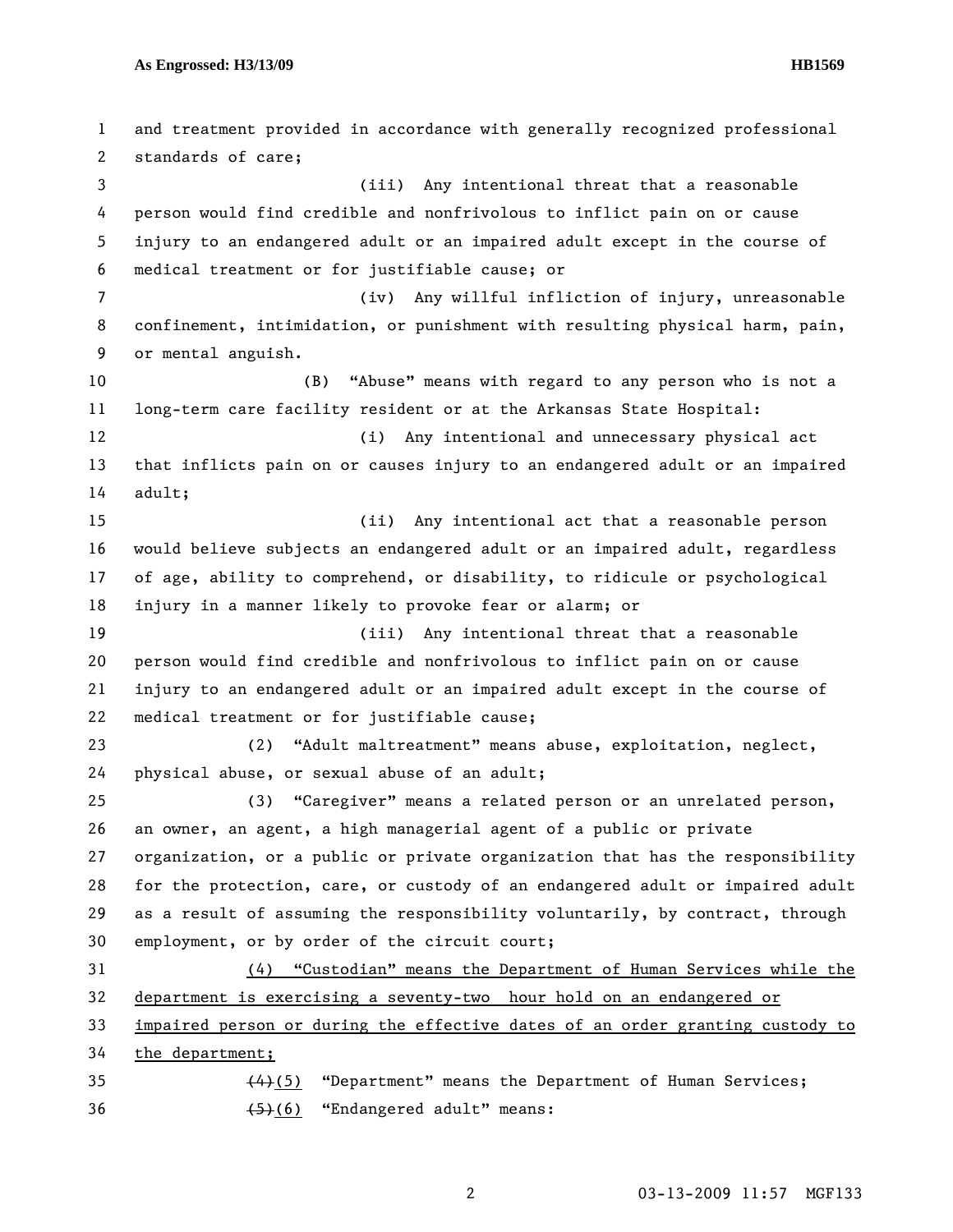1 (A) An adult eighteen (18) years of age or older who: 2 (i) Is found to be in a situation or condition that 3 poses a danger to himself or herself; and 4 (ii) Demonstrates a lack of capacity to comprehend 5 the nature and consequences of remaining in that situation or condition; or 6 (B) An adult resident of a long-term care facility who: 7 (i) Is found to be in a situation or condition that 8 poses an imminent risk of death or serious bodily harm to that person; and 9 (ii) Demonstrates a lack of capacity to comprehend 10 the nature and consequences of remaining in that situation or condition; 11 (6)(7) "Exploitation" means the:  $(A)$  The illegal or unauthorized use or management of an 13 endangered or impaired adult's funds, assets, or property or the use of an 14 endangered or impaired adult's person, power of attorney, or guardianship for 15 the profit or advantage of oneself or another; or 16 (B) Misappropriation of property of an adult resident of a 17 long-term care facility, that is, the deliberate misplacement, exploitation, 18 or wrongful, temporary, or permanent use of a resident's belongings or money 19 without the resident's consent; 20 (A) Illegal or unauthorized use or management of an 21 endangered person's or an impaired person's funds, assets, or property; 22 (B) Use of an adult endangered person's or an adult 23 impaired person's power of attorney or guardianship for the profit or 24 advantage of one's own self or another; 25 (C) The fraudulent or otherwise illegal, unauthorized, or 26 improper act or process of an individual, including a caregiver or fiduciary, 27 that uses the resources of an endangered or impaired person or long-term care 28 facility resident for monetary or personal benefit, profit, or gain or that 29 results in depriving the person or resident of rightful access to or use of 30 benefits, resources, belongings, or assets; or 31 (D) Misappropriation of property of a long-term care 32 facility resident; 33 (8)(A) "Fiduciary" means a person or entity with the legal 34 responsibility to: 35 (i) Make decisions on behalf of and for the benefit 36 of another person; and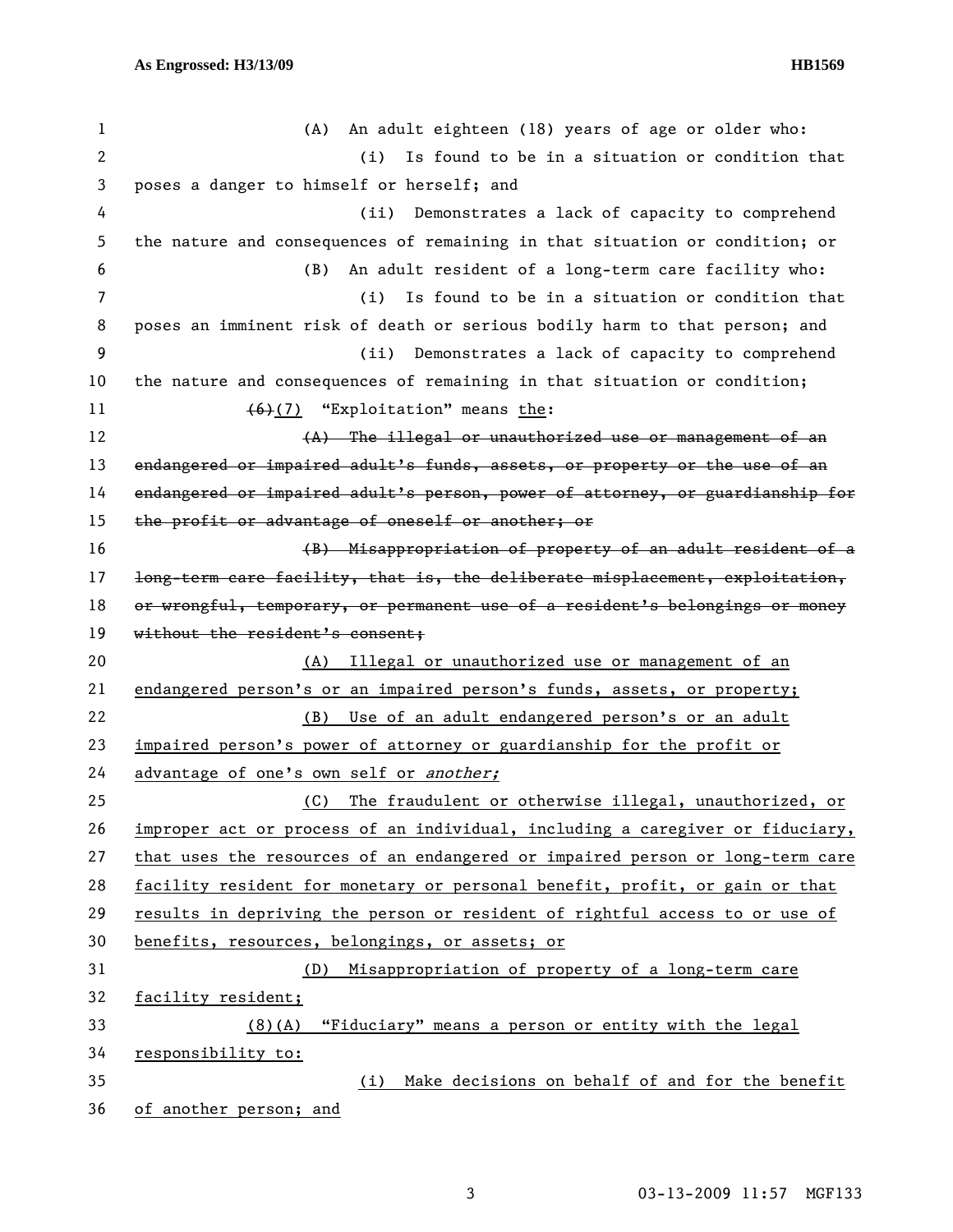| 1  | Act in good faith and with fairness.<br>(ii)                                |
|----|-----------------------------------------------------------------------------|
| 2  | "Fiduciary" includes without limitation, a trustee, a<br>(B)                |
| 3  | guardian, a conservator, an executor, an agent under financial power of     |
| 4  | attorney or health care power of attorney, or a representative payee;       |
| 5  | $(7)$ (9) "Imminent danger to health or safety" means a situation           |
| 6  | in which death or serious bodily harm could reasonably be expected to occur |
| 7  | without intervention;                                                       |
| 8  | $(8)$ (A)(10)(A) "Impaired adult" means a person eighteen (18)              |
| 9  | years of age or older who, as a result of mental or physical impairment, is |
| 10 | unable to protect himself or herself from abuse, sexual abuse, neglect, or  |
| 11 | exploitation.                                                               |
| 12 | For purposes of this chapter, residents of a long-term<br>(B)               |
| 13 | care facility are presumed to be impaired persons.                          |
| 14 | For purposes of this chapter, a person with a mental<br>(C)                 |
| 15 | impairment does not include a person who is in need of acute psychiatric    |
| 16 | treatment, chronic mental health treatment, alcohol or drug abuse treatment |
| 17 | or casework supervision by mental health professionals;                     |
| 18 | $(9)(11)$ "Long-term care facility" means:                                  |
| 19 | A nursing home;<br>(A)                                                      |
| 20 | (B)<br>A residential care facility;                                         |
| 21 | (C)<br>A post-acute head injury retraining and residential                  |
| 22 | facility;                                                                   |
| 23 | An assisted living facility;<br>(D)                                         |
| 24 | (E)<br>An intermediate care facility for individuals with                   |
| 25 | mental retardation; or                                                      |
| 26 | Any facility that provides long-term medical or<br>(F)                      |
| 27 | personal care;                                                              |
| 28 | (10)(12) "Long-term care facility resident" means a person                  |
| 29 | eighteen (18) years of age or older living in a long-term care facility;    |
| 30 | (11)(13) "Long-term care facility resident maltreatment" means              |
| 31 | abuse, exploitation, neglect, physical abuse, or sexual abuse of an adult   |
| 32 | resident of a long-term care facility;                                      |
| 33 | $(12)$ (143) "Maltreated adult" means an adult who has been abused,         |
| 34 | exploited, neglected, physically abused, or sexually abused;                |
| 35 | "Misappropriation of property of a long-term care facility<br>(15)          |
| 36 | resident" means the deliberate misplacement, exploitation, or wrongful,     |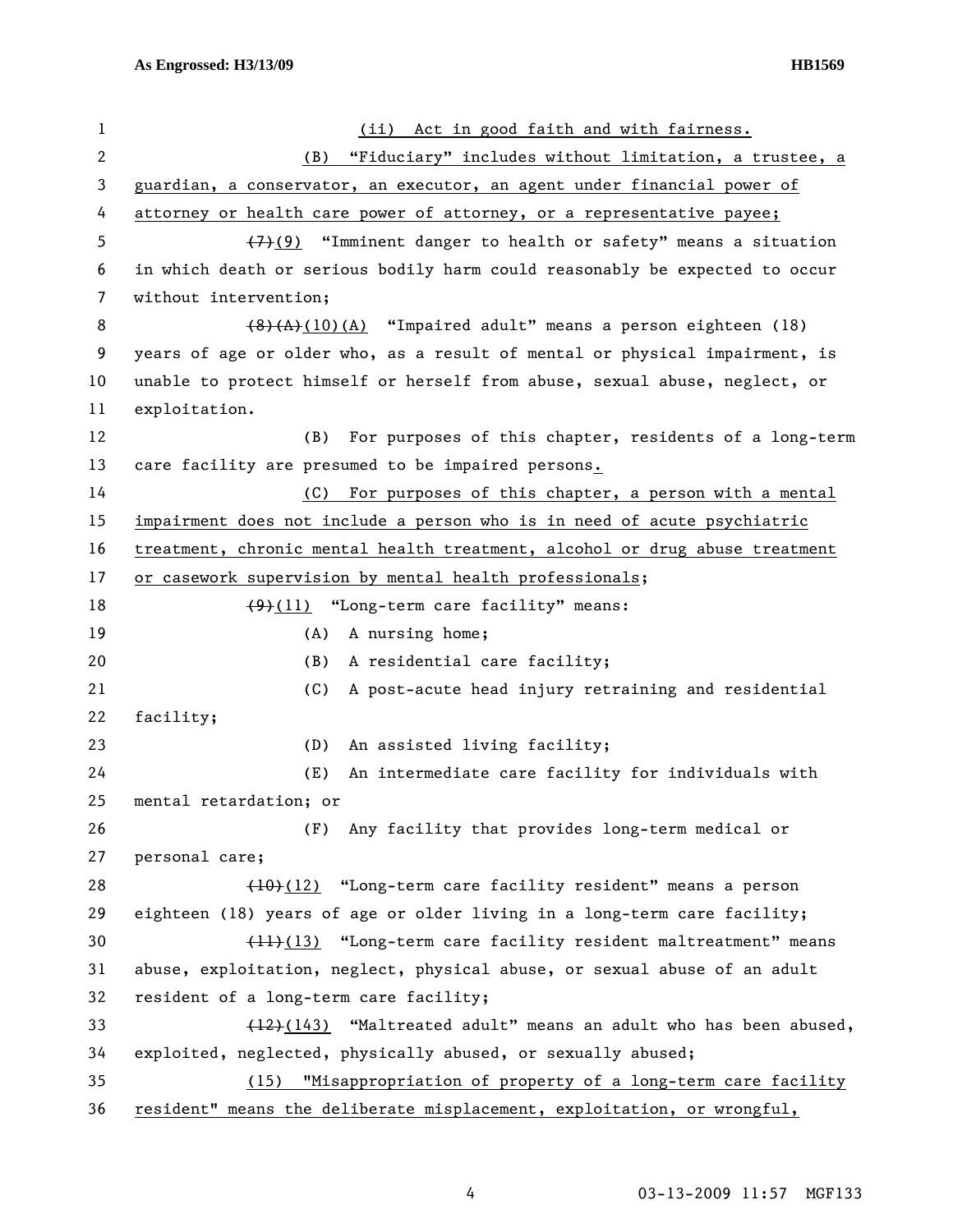**As Engrossed: H3/13/09 HB1569** 

1 temporary, or permanent use of a long-term care facility resident's 2 belongings or money without the long-term care facility resident's consent; 3  $(13)(16)$  "Neglect" means: 4 (A) An act or omission by an endangered or impaired adult, 5 for example, self-neglect; or 6 (B) An act or omission by a caregiver responsible for the 7 care and supervision of an endangered or impaired adult constituting 8 negligent failure to: 9 (i) Provide necessary treatment, rehabilitation, 10 care, food, clothing, shelter, supervision, or medical services to an 11 endangered or impaired adult; 12 (ii) Report health problems or changes in health 13 problems or changes in the health condition of an endangered or impaired 14 adult to the appropriate medical personnel; 15 (iii) Carry out a prescribed treatment plan; or 16 (iv) Provide to an adult resident of a long-term 17 care facility goods or services necessary to avoid physical harm, mental 18 anguish, or mental illness as defined in regulations promulgated by the 19 Office of Long-Term Care of the Division of Medical Services of the 20 Department of Human Services; 21  $\left(14\right)\left(A\right)\left(17\right)\left(A\right)$  "Physical injury" means the impairment of a 22 physical condition or the infliction of substantial pain. 23 (B) If the person is an endangered or impaired adult, 24 there is a presumption that any physical injury resulted in the infliction of 25 substantial pain; 26 (15)(A)(18)(A) "Protective services" means services to protect 27 an endangered or impaired adult from: 28 (i) Self-neglect or self-abuse; or 29 (ii) Abuse or neglect by others. 30 (B) Protective services may include: 31 (i) Evaluation of the need for services; 32 (ii) Arrangements or referrals for appropriate 33 services available in the community; 34 (iii) Assistance in obtaining financial benefits to 35 which the person is entitled; or 36 (iv) As appropriate, referrals to law enforcement or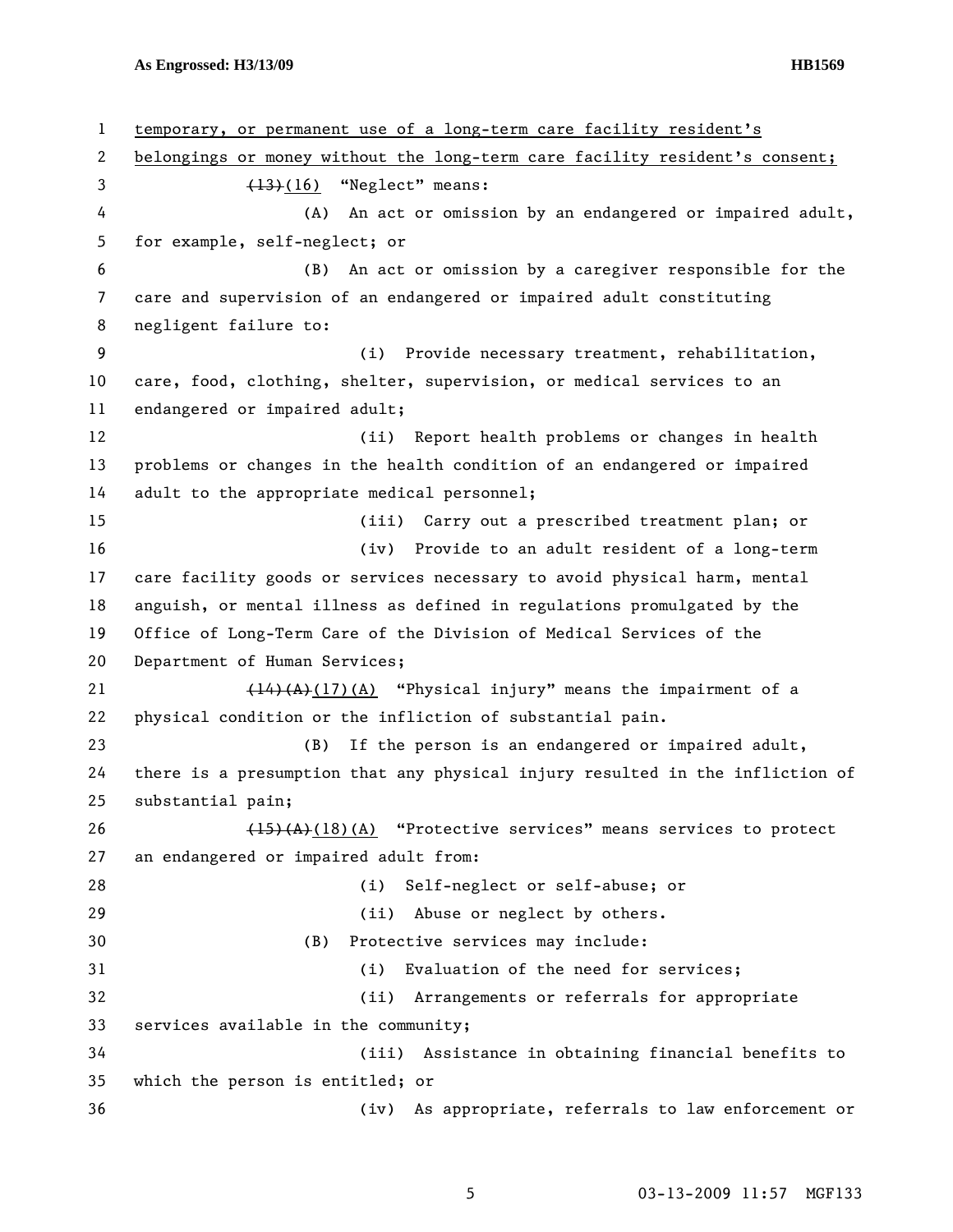1 prosecutors; 2 (16)(19) "Resident of a long-term care facility" means a person 3 eighteen (18) years of age or older living in a long-term care facility; 4 (17)(20) "Serious bodily harm" means physical abuse, sexual 5 abuse, physical injury, or serious physical injury; 6 (18)(21) "Serious physical injury" means physical injury to an 7 endangered or impaired adult that: 8 (A) Creates a substantial risk of death; or 9 (B) Causes protracted disfigurement, protracted impairment 10 of health, or loss or protracted impairment of the function of any bodily 11 member or organ; 12 (19)(22) "Sexual abuse" means deviate sexual activity, sexual 13 contact, or sexual intercourse, as those terms are defined in § 5-14-101, 14 with another person who is not the actor's spouse and who is incapable of 15 consent because he or she is mentally defective, mentally incapacitated, or 16 physically helpless; and 17 (20)(23) "Subject of the report" means: 18 (A) The endangered or impaired adult; 19 (B) The adult's legal guardian; and 20 (C) The offender. 21 22 SECTION 2. Arkansas Code § 9-20-107, concerning reports of adult 23 maltreatment as evidence, is amended to add an additional subsection to read 24 as follows: 25 (c)(1) The court may seal any records or parts of records containing 26 protected health information as defined by Health Insurance Portability and 27 Accountability Act. 28 (2) If a court seals any records or parts of records under 29 subdivision (c)(1) of this section, the sealed records or parts of records 30 become confidential and shall not be released to nonparties without a written 31 order of the court. 32 33 SECTION 3. Arkansas Code § 9-20-108 is amended to read as follows: 34 9-20-108. Jurisdiction — Venue — Eligibility. 35 (a)(1) The probate division of circuit court shall have jurisdiction 36 over proceedings for: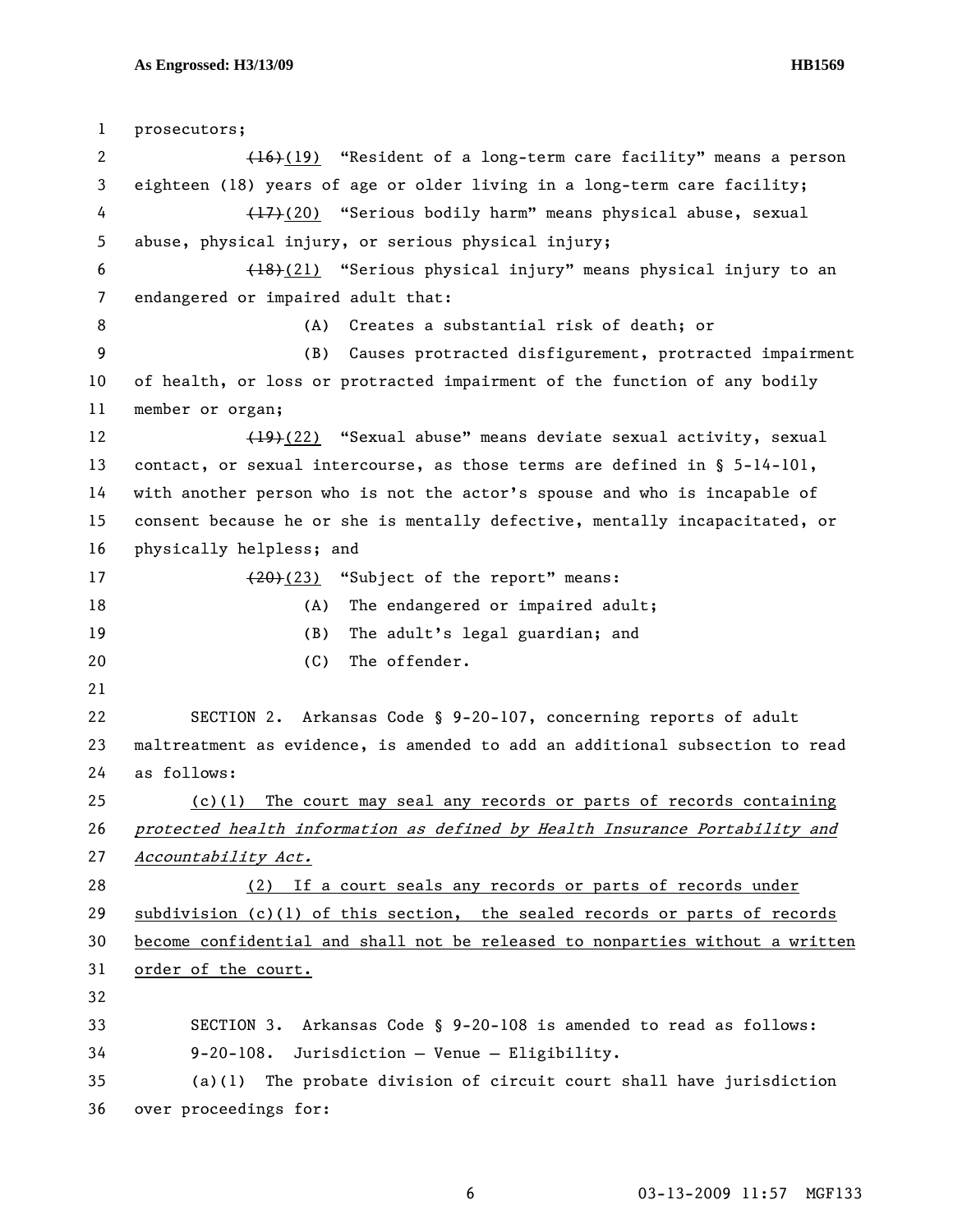| 1  | (A)<br>Custody;                                                               |
|----|-------------------------------------------------------------------------------|
| 2  | (B)<br>Temporary custody for purposes of evaluation;                          |
| 3  | (C)<br>Court-ordered protective services; or                                  |
| 4  | (D)<br>An order of investigation pursuant to this chapter.                    |
| 5  | The probate division of circuit court shall retain<br>(2)                     |
| 6  | jurisdiction for one hundred eighty (180) days after the death of an adult in |
| 7  | the custody of the Department of Human Services to enter orders concerning    |
| 8  | disposition of the body of the adult as well as any assets of the adult,      |
| 9  | including the ability to order payment for services rendered or goods         |
| 10 | purchased by or for the adult while in the custody of the department before   |
| 11 | the death of the adult.                                                       |
| 12 | $(b)(1)$ A proceeding under this chapter shall be commenced in the            |
| 13 | probate division of the circuit court of the county where:                    |
| 14 | $\frac{(1)(A)}{(A)}$ The maltreated adult resides; or                         |
| 15 | The maltreatment occurred.<br>$(2)$ (B)                                       |
| 16 | $(2)(A)$ An adult custody proceeding shall not be dismissed if a              |
| 17 | proceeding is filed in the incorrect county.                                  |
| 18 | If the proceeding is filed in the incorrect county,<br>(B)                    |
| 19 | the adult custody proceeding shall be transferred to the proper county upon   |
| 20 | discovery of the proper county for venue.                                     |
| 21 | Following the long-term custody hearing, the court may<br>(C)                 |
| 22 | on its own motion or on motion of any party transfer the case to another      |
| 23 | county if the judge in the other venue agrees to accept the transfer.         |
| 24 | Eligibility for services from the department, including custody,<br>(c)       |
| 25 | for aliens and nonaliens shall be the same eligibility requirements for the   |
| 26 | Arkansas Medical Assistance Program.                                          |
| 27 | No person may be taken into custody or placed in the custody of<br>(d)        |
| 28 | the department under this section if that person is in need of:               |
| 29 | (1)<br>Acute psychiatric treatment;                                           |
| 30 | Chronic mental health treatment;<br>(2)                                       |
| 31 | Alcohol or drug abuse treatment;<br>(3)                                       |
| 32 | Protection from domestic abuse if that person is mentally<br>(4)              |
| 33 | competent; or                                                                 |
| 34 | Casework supervision by mental health professionals.<br>(5)                   |
| 35 | No adult may be taken into custody or placed in the custody of the<br>(e)     |
| 36 | department for the sole purpose of consenting to the adult's medical          |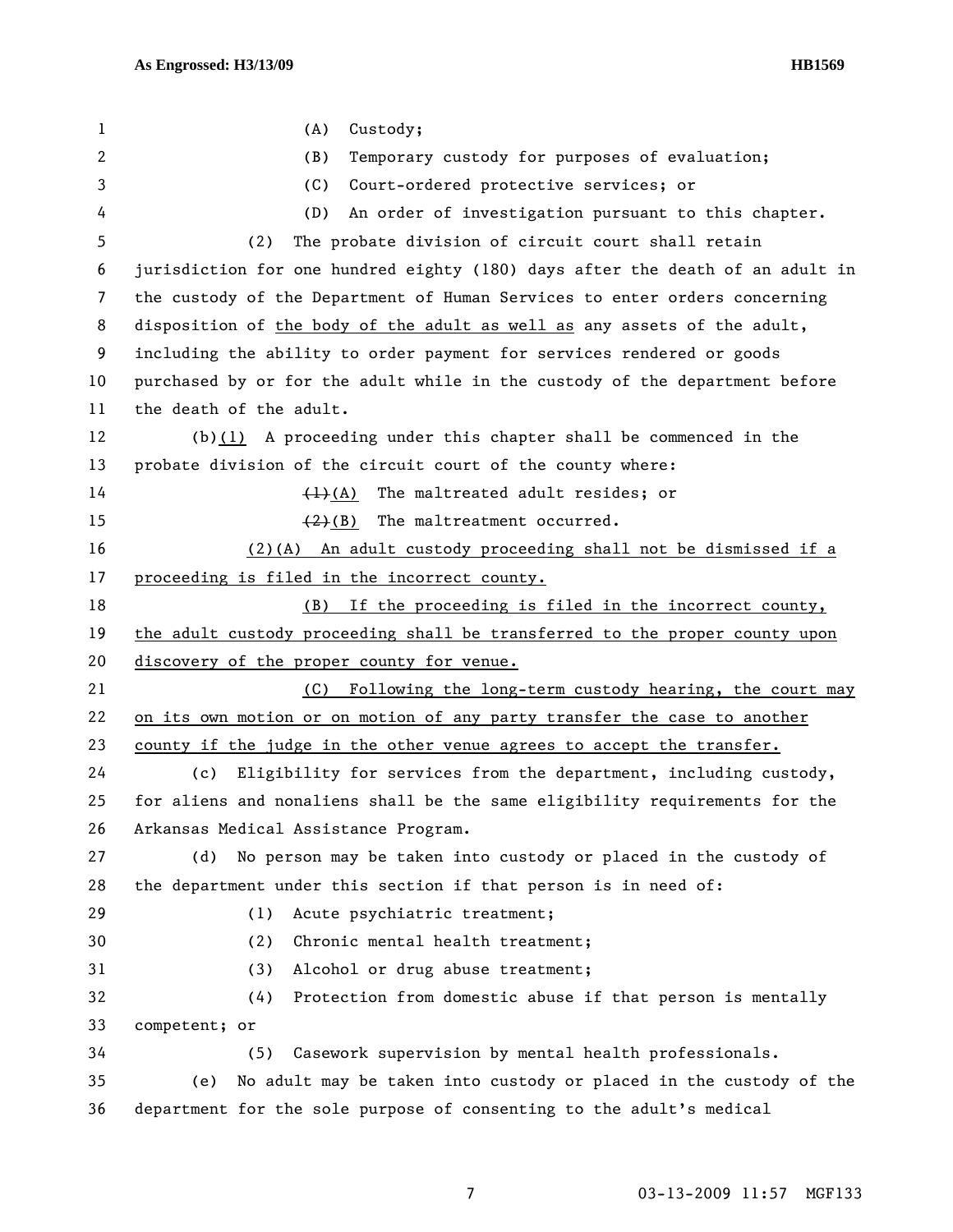| $\mathbf{1}$          | treatment.                                                                    |
|-----------------------|-------------------------------------------------------------------------------|
| $\mathbf{2}^{\prime}$ | $(f)(1)$ If the maltreated adult is found to be indigent and the court        |
| 3                     | appoints the Arkansas Public Defender Commission as counsel for the           |
| 4                     | maltreated adult, the commission shall represent the maltreated adult as to   |
| 5                     | the issue of deprivation of liberty, but not with respect to issues involving |
| 6                     | property, money, investments, or other fiscal issues.                         |
| 7                     | $(2)(A)$ As to issues requiring court approval under § 9-20-                  |
| 8                     | $120(b)$ , the commission's role shall be to ensure that qualified medical    |
| 9                     | personnel provide testimony or an affidavit with clear and convincing         |
| 10                    | evidence to support the proposed medical action or inaction.                  |
| 11                    | (B) A hearing is not required if counsel for both parties                     |
| 12                    | agree to waive the hearing or if an emergency exists for entry of an order.   |
| 13                    | (3) If the court appoints the public defender as counsel for the              |
| 14                    | maltreated adult and assets are later identified for the maltreated adult,    |
| 15                    | the court may award an attorney's fee to the commission.                      |
| 16                    |                                                                               |
| 17                    | SECTION 4. Arkansas Code § 9-20-109 is amended to read as follows:            |
| 18                    | 9-20-109. Commencement of proceedings.                                        |
| 19                    | (a) Proceedings shall be commenced by filing a petition with the clerk        |
| 20                    | of the probate division of circuit court or by transfer by another court.     |
| 21                    | Only the Department of Human Services may file a petition seeking<br>(b)      |
| 22                    | ex parte emergency relief.                                                    |
| 23                    | (c) No fees may be charged or collected by the clerk in cases brought         |
| 24                    | by the department, including, but not limited to:                             |
| 25                    | (1) Fees for filing;                                                          |
| 26                    | Summons; or<br>(2)                                                            |
| 27                    | Subpoenas.<br>(3)                                                             |
| 28                    | The court shall immediately appoint the Arkansas Public Defender<br>(d)       |
| 29                    | Commission to represent the maltreated adult if:                              |
| 30                    | There is reasonable cause to believe the maltreated adult is<br>(1)           |
| 31                    | indigent; or                                                                  |
| 32                    | The maltreated adult's liberty interest is in jeopardy and<br>(2)             |
| 33                    | the financial condition of the maltreated adult is undetermined.              |
| 34                    |                                                                               |
| 35                    | Arkansas Code § $9-20-111(c)$ , concerning notification of the<br>SECTION 5.  |
| 36                    | filing of a petition regarding adult maltreatment, is amended to read as      |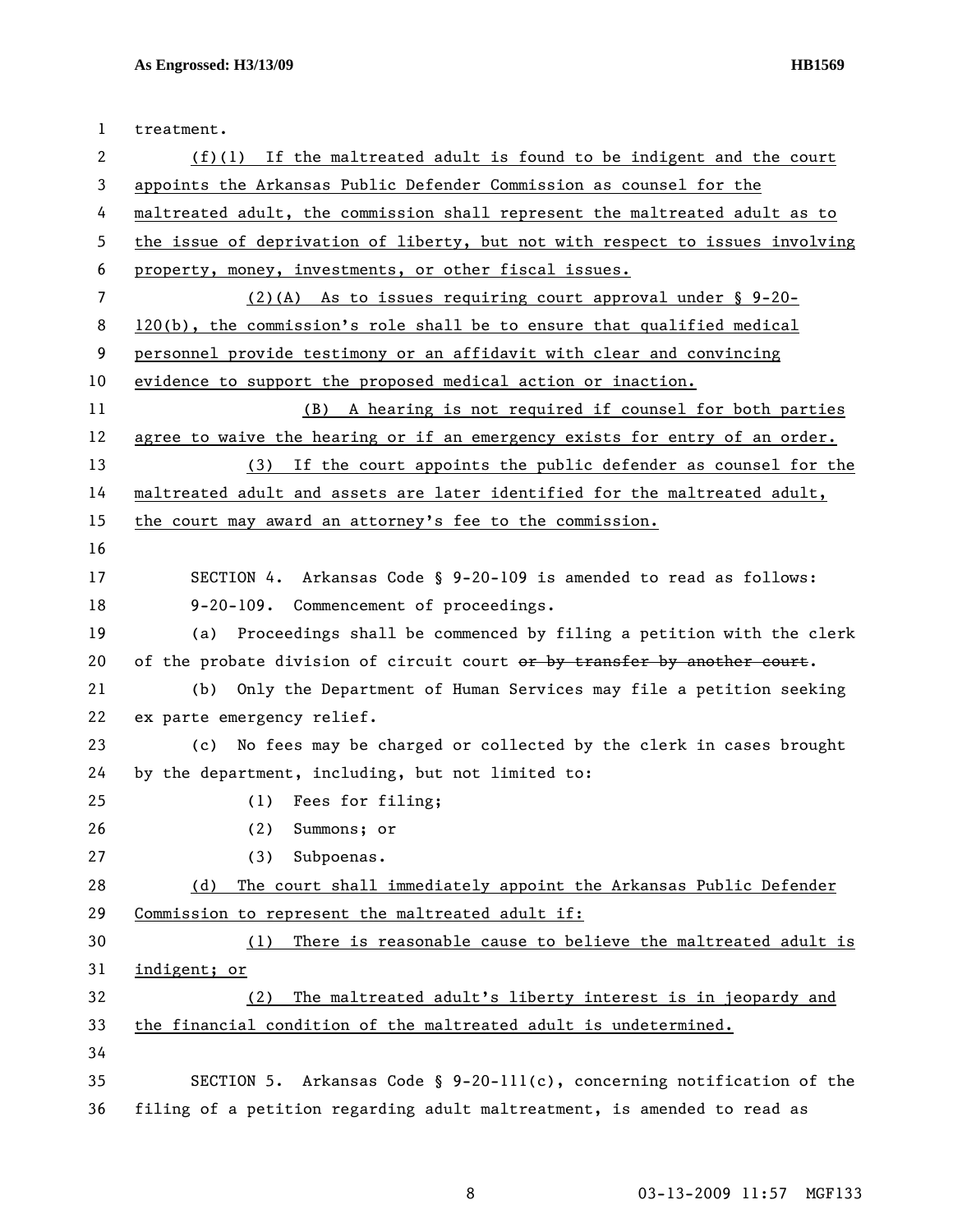| $\mathbf{1}$ | follows:                                                                      |
|--------------|-------------------------------------------------------------------------------|
| 2            | The pleadings served on the respondent shall include a statement<br>(c)       |
| 3            | of the right to:                                                              |
| 4            | $(1)(A)$ Effective assistance of counsel Have an attorney                     |
| 5            | represent him or her in this matter.                                          |
| 6            | If the respondent desires an attorney to represent him<br>(B)                 |
| 7            | or her but the respondent cannot afford to hire an attorney, an attorney will |
| 8            | be appointed to represent the respondent by the court at no cost to the       |
| 9            | respondent;                                                                   |
| 10           | Be present at the hearing;<br>(2)                                             |
| 11           | Present evidence on the respondent's own behalf;<br>(3)                       |
| 12           | Cross-examine witnesses who testify against him or her;<br>(4)                |
| 13           | Present witnesses in the respondent's own behalf;<br>(5)                      |
| 14           | (6)<br>Remain silent; and                                                     |
| 15           | (7) View and copy all petitions, reports, and documents retained              |
| 16           | in the court file.                                                            |
| 17           |                                                                               |
| 18           | SECTION 6. Arkansas Code § $9-20-117(c)$ , concerning long-term custody       |
| 19           | of a maltreated adult, is amended to read as follows:                         |
| 20           | The court may order long-term custody with the Department of Human<br>(c)     |
| 21           | Services if the court determines that:                                        |
| 22           | The adult has a mental or physical impairment or lacks the<br>(1)             |
| 23           | capacity to comprehend the nature and consequences of remaining in a          |
| 24           | situation that presents an imminent danger to his or her health or safety;    |
| 25           | and                                                                           |
| 26           | The adult is unable to provide for his or her own protection<br>(2)           |
| 27           | from maltreatment; and                                                        |
| 28           | (3)<br>The court finds clear and convincing evidence that the adult           |
| 29           | to be placed is in need of placement as provided in this chapter.             |
| 30           |                                                                               |
| 31           | SECTION 7. Arkansas Code § 9-20-118, concerning review hearings               |
| 32           | regarding maltreated adults, is amended to add an additional subsection to    |
| 33           | read as follows:                                                              |
| 34           | $(d)(1)$ Upon presentation of a statement under oath by a medical doctor      |
| 35           | that attendance at the hearing is not in the best interest of the adult based |
| 36           | on the adult's mental incapacity or physical health, the court shall waive    |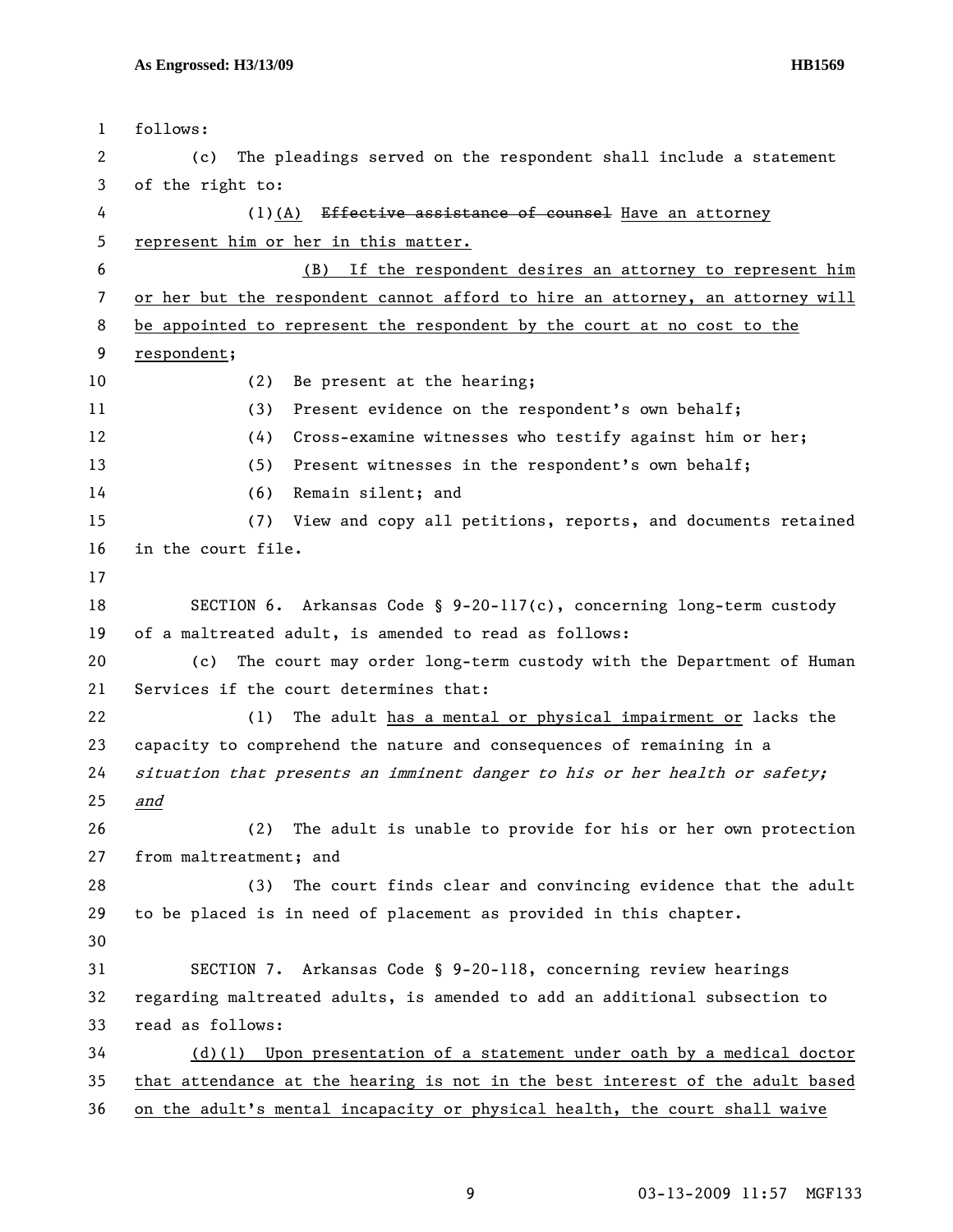**As Engrossed: H3/13/09 HB1569** 

| $\mathbf{1}$ | the presence of the adult at a review hearing unless there is a showing by |
|--------------|----------------------------------------------------------------------------|
| 2            | the adult's attorney that the adult's attendance at the court hearing is   |
| 3            | necessary.                                                                 |
| 4            | (2) If it is not in the adult's best interest to appear at court           |
| 5            | under subdivision $(d)(1)$ of this section, the adult may submit a written |
| 6            | statement or an audio or video statement for consideration by the court.   |
| 7            |                                                                            |
| 8            | SECTION 8. Arkansas Code § $9-20-119(c)(1)$ , concerning the assets of a   |
| 9            | maltreated adult, is amended to read as follows:                           |
| 10           | The court may appoint the department only as custodian of the<br>(c)(1)    |
| 11           | adult and not as guardian of the person or of the estate of the adult.     |
| 12           |                                                                            |
| 13           | SECTION 9. Arkansas Code § 9-20-120, is amended to read as follows:        |
| 14           | 9-20-120. Duties and responsibilities of custodian.                        |
| 15           | $(a)(1)$ If the probate division of circuit court appoints the             |
| 16           | Department of Human Services as the legal custodian of a maltreated adult, |
| 17           | the department shall:                                                      |
| 18           | Secure care and maintenance for the person;<br>(A)                         |
| 19           | (B)<br>Honor any advance directives, such as living wills, if              |
| 20           | the legal documents were executed in conformity with applicable laws; and  |
| 21           | Find a person to be guardian of the estate of the<br>(C)                   |
| 22           | adult if a guardian of the estate is needed.                               |
| 23           | If the court appoints the department as the legal custodian<br>(2)         |
| 24           | of a maltreated adult, the department may:                                 |
| 25           | (A) Consent to medical care for the adult;                                 |
| 26           | Obtain physical or psychological evaluations; and<br>(B)                   |
| 27           | (C)<br>Obtain medical, financial, and other records of the                 |
| 28           | adult.                                                                     |
| 29           | The department as custodian shall not make any of the following<br>(b)     |
| 30           | decisions without receiving express court approval:                        |
| 31           | Consent to abortion, sterilization, psychosurgery, or<br>(1)               |
| 32           | removal of bodily organs unless a procedure is necessary in a situation    |
| 33           | threatening the life of the maltreated adult;                              |
| 34           | Consent to withholding life-saving treatment;<br>(2)                       |
| 35           | (3)<br>Authorize experimental medical procedures;                          |
| 36           | Authorize termination of parental rights;<br>(4)                           |